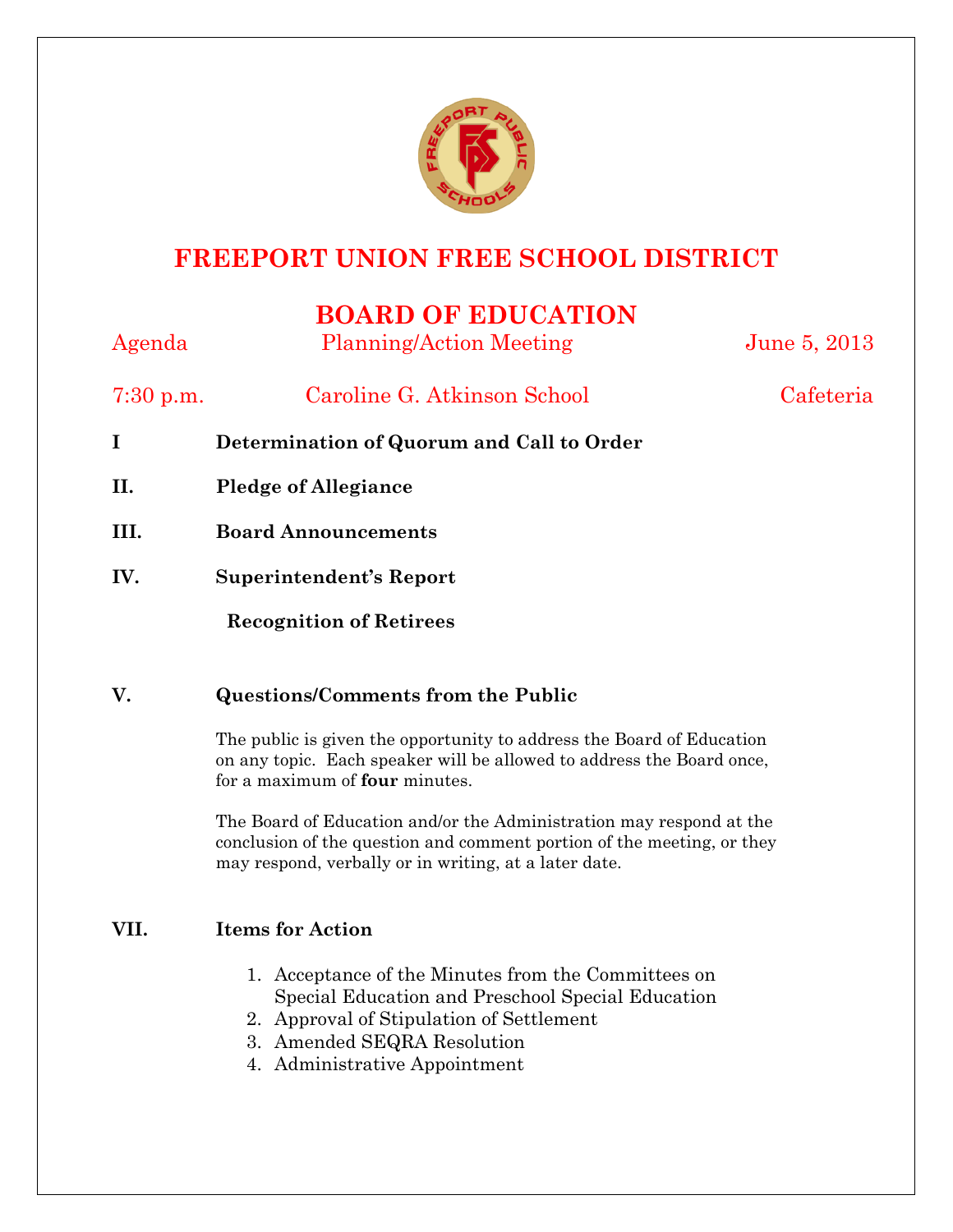- **VIII. Review of the tentative Agenda for the June 19, 2013, Board of Education Action Meeting.**
- **IX. Board Comments**
- **X. Superintendent's Comments**
- **XI. Adjournment**
- **XII. Next Meeting**

The next meeting of the Board of Education will be held on June 19, 2013, at New Visions School.

All meetings begin at 7:30 p.m. unless otherwise noted.

Register to vote: Monday through Friday between 8:30 a.m. and 3:30 p.m. at the Administration Building, 235 N. Ocean Avenue.

**Visit our website at www.freeportschools.org**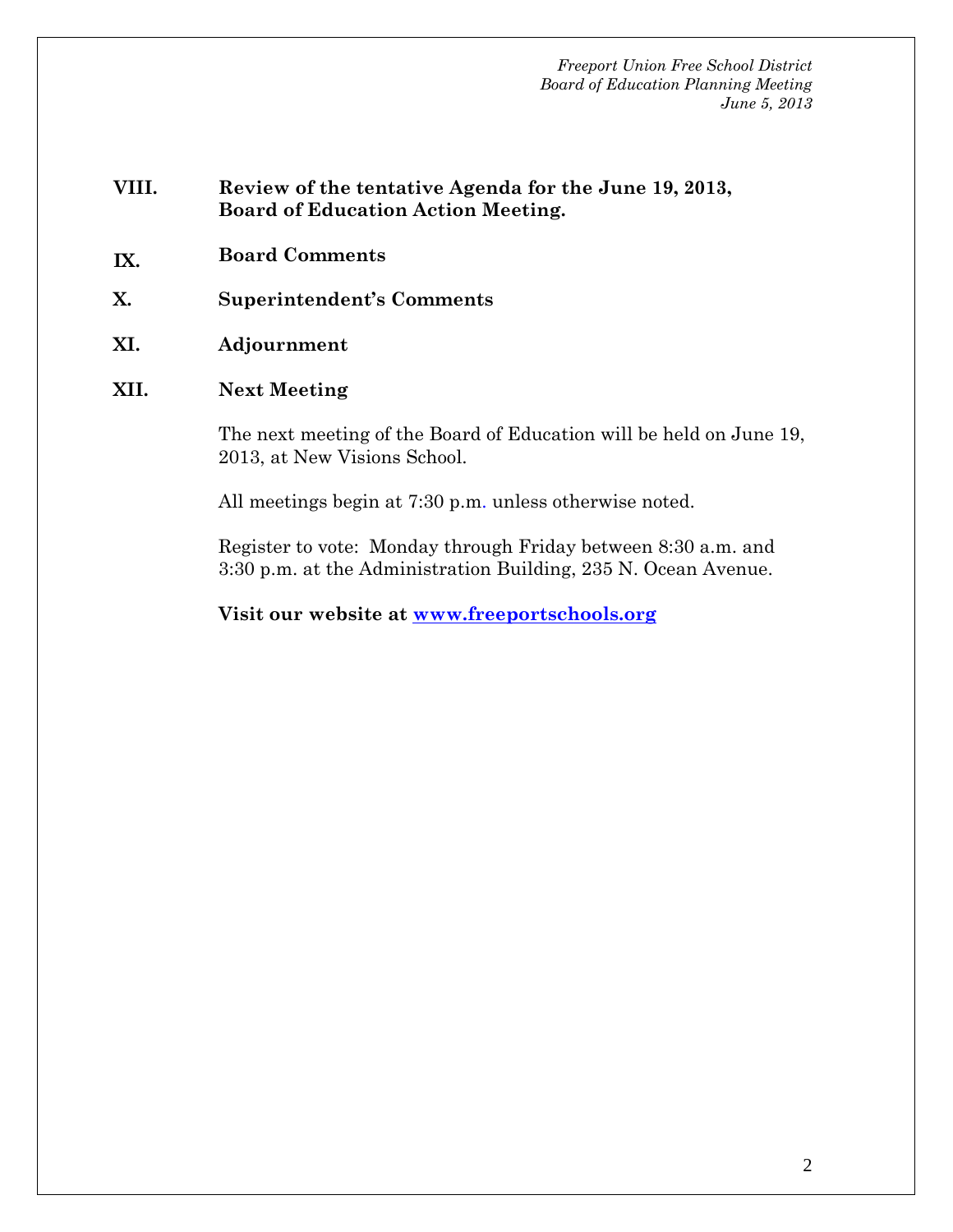#### **CSE/CPSE Minutes**

**BE IT RESOLVED,** that the Board of Education of the Freeport Union Free School District hereby accepts the minutes of the meetings of the Committees on Special Education and Preschool Special Education for the following dates:

March 15, 21, 2013

April 4, 5, 8, 10, 15, 17, 18,, 19, 22, 23, 24, 25, 26, 30, 2013

May, 2, 6, 7, 8, 9, 10, 14, 15, 16, 20, 22, 23, 24, 29, 2013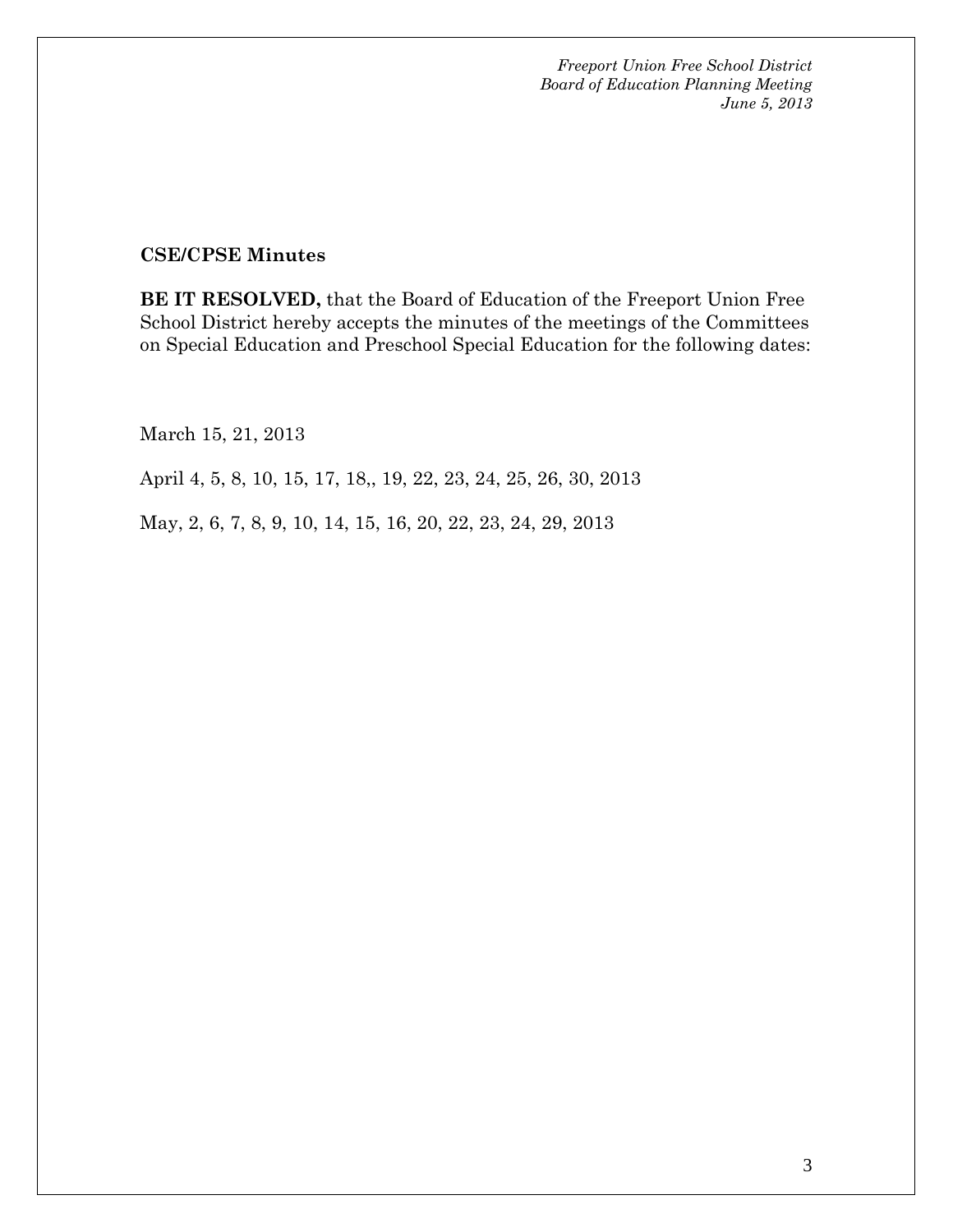## **Personnel**

## **Approval of Stipulation of Settlement**

**BE IT RESOLVED,** that the Board of Education of the Freeport Union Free School District, having reviewed a certain Settlement Agreement concerning an instructional employee, hereby approves the terms of the Settlement Agreement and authorizes and directs the Board President and Superintendent of Schools to execute such agreement on behalf of the Board.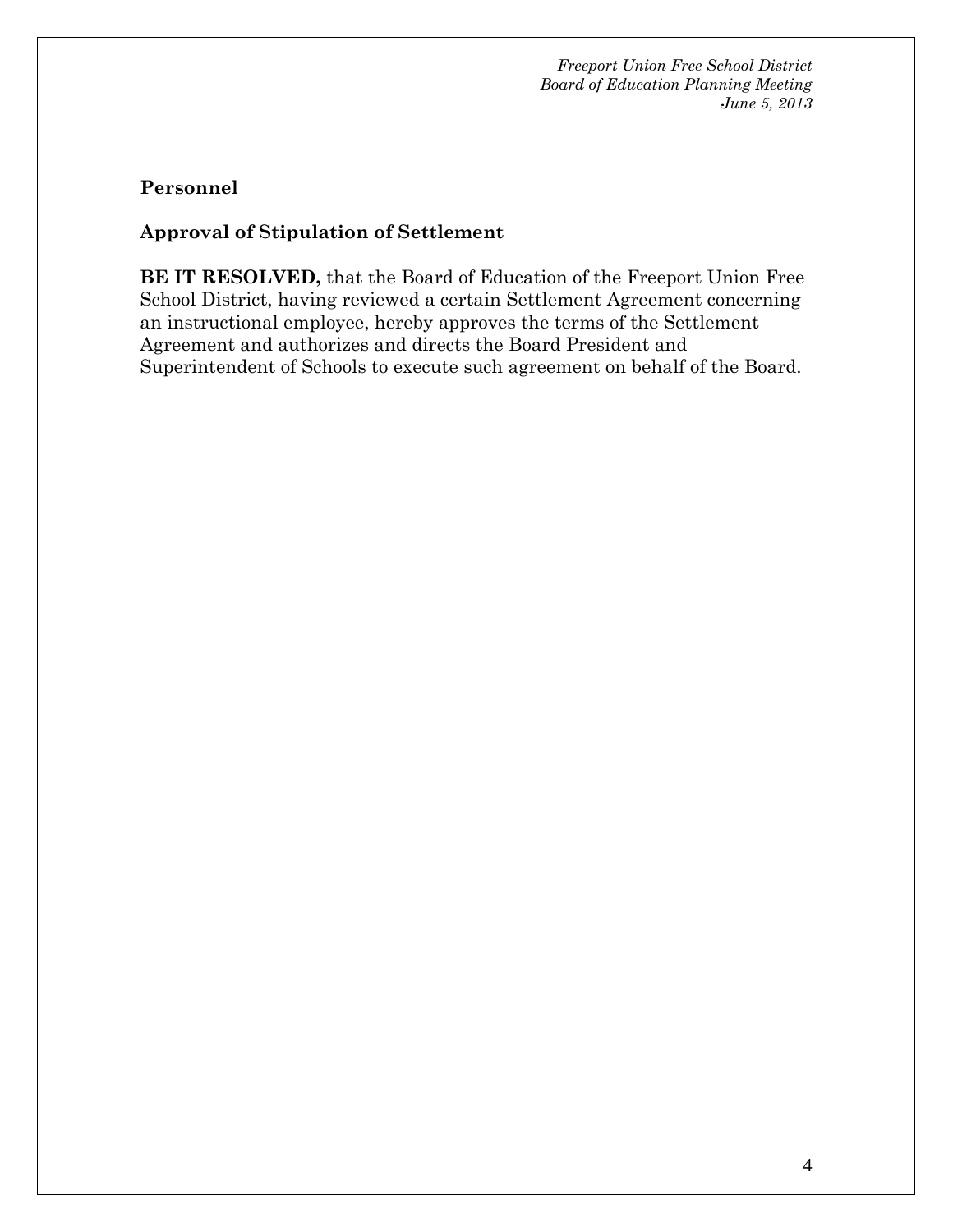#### **Finance**

### **Resolution for Approval of SEQRA in connection with proposed QSCB/Capital Reserve Fund and Capital Improvement Projects**

**WHEREAS**, the Board of Education of the Freeport Union Free School District desires to embark upon certain capital improvement projects at various schools, to wit:

- Columbus Avenue School, Upgrade P.A. System, Upgrade Gang and Single Use Toilets, Cafeteria/Commons HVAC, Security Camera and Exterior Lights, Playground Upgrade, Kitchen Upgrades;
- Archer Street School, ADA Elevator, Security Cameras and External Lights, Cafeteria HVAC, Asphalt Paving, Lighting Fixtures, Playground Upgrades, Replace Gym Lighting and Ceiling;
- Bayview Avenue School, Classroom Sinks and Counter Replacements, Auditorium HVAC, Upgrade Gang and Single Use Toilets, Kitchen Upgrades, Replace Ceilings;
- Leo F. Giblyn School, Upgrade Gang Toilet and Single Use Toilets, Upgrade Security Cameras and Exterior Lights, Cafeteria HVAC, Upgrade Playground Floor Tile Replacement/Asbestos Abatement, Kitchen Upgrades, Library Reconstruction, Asphalt/Concrete Reconstruction, Complete Clock System;
- New Visions School, Playground Expansion, Wireless Infrastructure Upgrade, Enhance Window Shades in the Gymnasium;
- Caroline G. Atkinson School, Upgrade Gang and Single Use Toilets, Upgrade Security Cameras and Exterior Lights, Sidewalk Repair and Replacement, Repair Parking Lot and Bus Circle;
- John W. Dodd Middle School, Locker Replacements (Corridors), Upgrade Gang Toilets, Masonry Repointing, Waterproofing, and Roof Flashing, Ceiling Replacements, PA System Replacement, Kitchen Upgrades;
- Freeport High School, Cafeteria HVAC, Window Replacements, Ceiling Replacements, Kitchen Upgrades, Synthetic Turf Field, Field Lighting, Enhance Video Surveillance.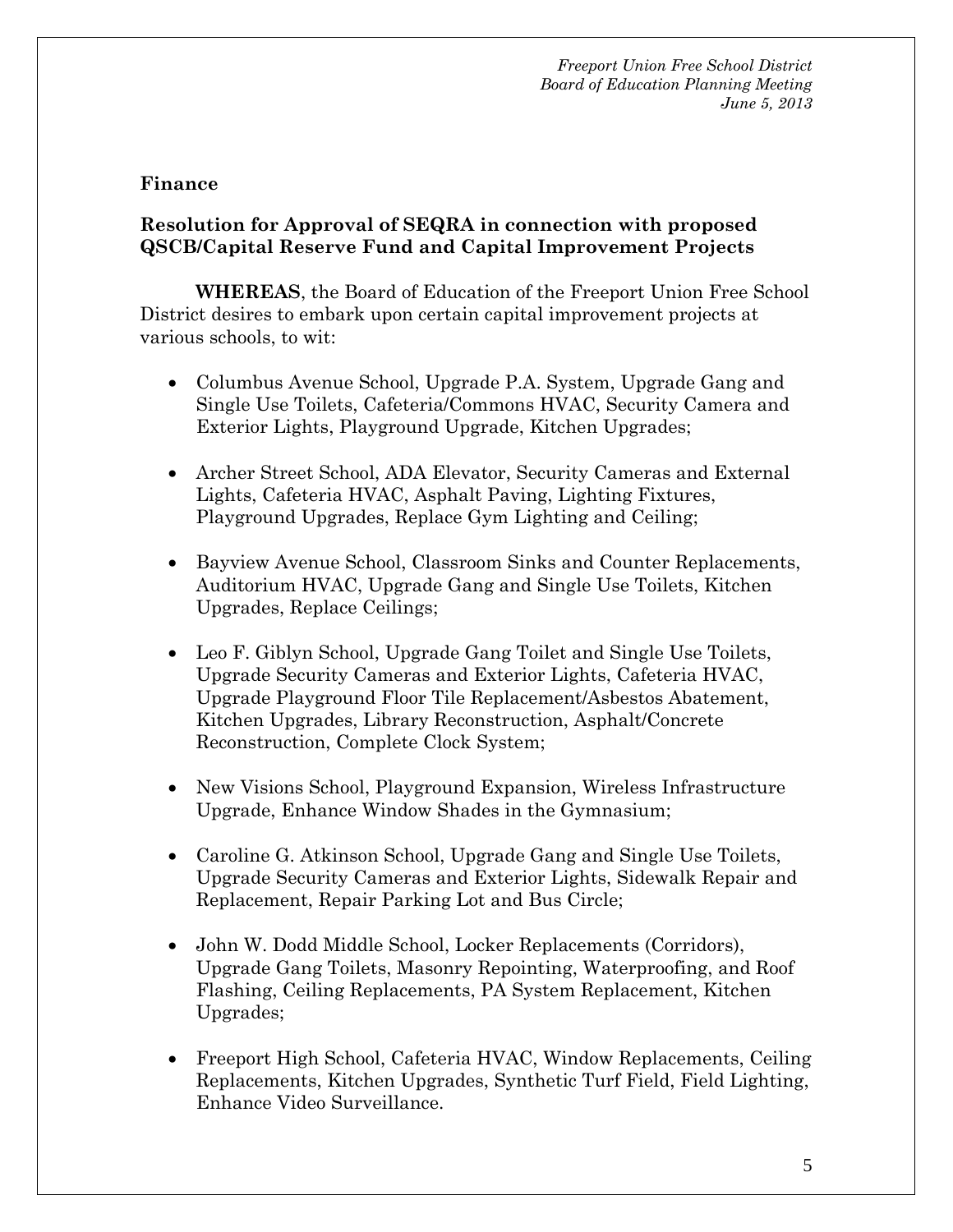**WHEREAS**, said capital improvement projects at the various facilities are subject to classification under the State Environmental Quality Review Act (SEQRA); and

**WHEREAS**, maintenance or repairs involving no substantial changes in existing structures or facilities are classified as Type II Actions under current Department of Environmental Conservation SEQRA Regulations (Section 6 NYCRR 617.5 (c) {1); and

**WHEREAS**, routine activities such as renovations to, or expansions of existing public school facilities by less than 10,000 square feet are classified as Type II Actions under the current Department of Environmental Conservation SEQRA Regulations (Section 6 NYCRR 617.5 (c) (8); and

**WHEREAS**, the SEQRA Regulations declare Type II Actions to be actions that have no significant impact on the environment and require no further review under SEQRA; and

**WHEREAS**, the Board of Education, as the only involved agency, has examined all the information related to the capital improvement projects and has determined that the capital improvement projects for:

- Columbus Avenue School, Upgrade P.A. System, Upgrade Gang and Single Use Toilets, Cafeteria/Commons HVAC, Security Camera and Exterior Lights, Playground Upgrade, Kitchen Upgrades;
- Archer Street School, ADA Elevator, Security Cameras and External Lights, Cafeteria HVAC, Asphalt Paving, Lighting Fixtures, Playground Upgrades, Replace Gym Lighting and Ceiling;
- Bayview Avenue School, Classroom Sinks and Counter Replacements, Auditorium HVAC, Upgrade Gang and Single Use Toilets, Kitchen Upgrades, Replace Ceilings;
- Leo F. Giblyn School, Upgrade Gang Toilet and Single Use Toilets, Upgrade Security Cameras and Exterior Lights, Cafeteria HVAC, Upgrade Playground, Floor Tile Replacement/Asbestos Abatement, Kitchen Upgrades, Library Reconstruction, Asphalt/Concrete Reconstruction/Complete Clock System;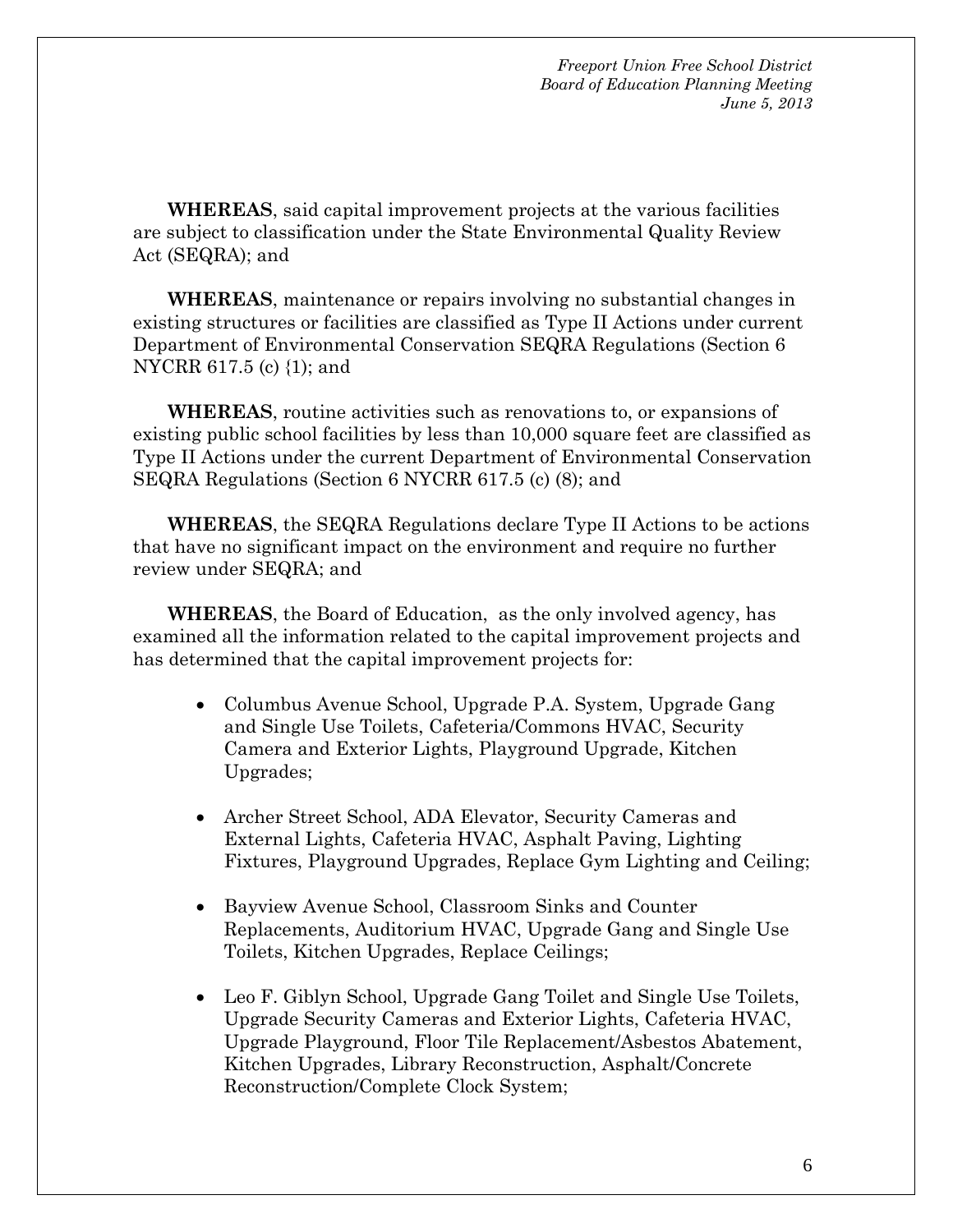- New Visions School, Playground Expansion, Wireless Infrastructure Upgrade, Enhance Window Shades in the Gymnasium;
- Caroline G. Atkinson School, Upgrade Gang and Single Use Toilets, Upgrade Security Cameras and Exterior Lights, Sidewalk Repair and Replacement, Repair Parking Lot and Bus Circle;
- John W. Dodd Middle School, Locker Replacements (Corridors), Upgrade Gang Toilets, Masonry Repointing, Waterproofing, and Roof Flashing, Ceiling Replacements, PA System Replacement, Kitchen Upgrades;
- Freeport High School, Cafeteria HVAC, Window Replacements, Ceiling Replacements, Kitchen Upgrades, Synthetic Turf Field, Field Lighting, Enhance Video Surveillance.

are classified as Type II Actions, which require no further review under SEQRA pursuant to Section 617.5 (c) (8) of the SEQRA Regulations;

**NOW, THEREFORE, BE IT RESOLVED**, that the Board of Education of the Freeport Union Free School District, hereby declares itself lead agency in connection with the requirements of the State Environmental Quality Review Act (SEQRA); and

**BE IT FURHER RESOLVED,** that the Board of Education of the Freeport Union Free School District, hereby shall forward an official copy of this Resolution to the New York State Education Department together with a copy of the Project Review Exemption Based on the Letter of Resolution to the New York State Office of Parks, Recreation and Historic Preservation in connection with its request for approval of the above described projects from the New York State Education Department.